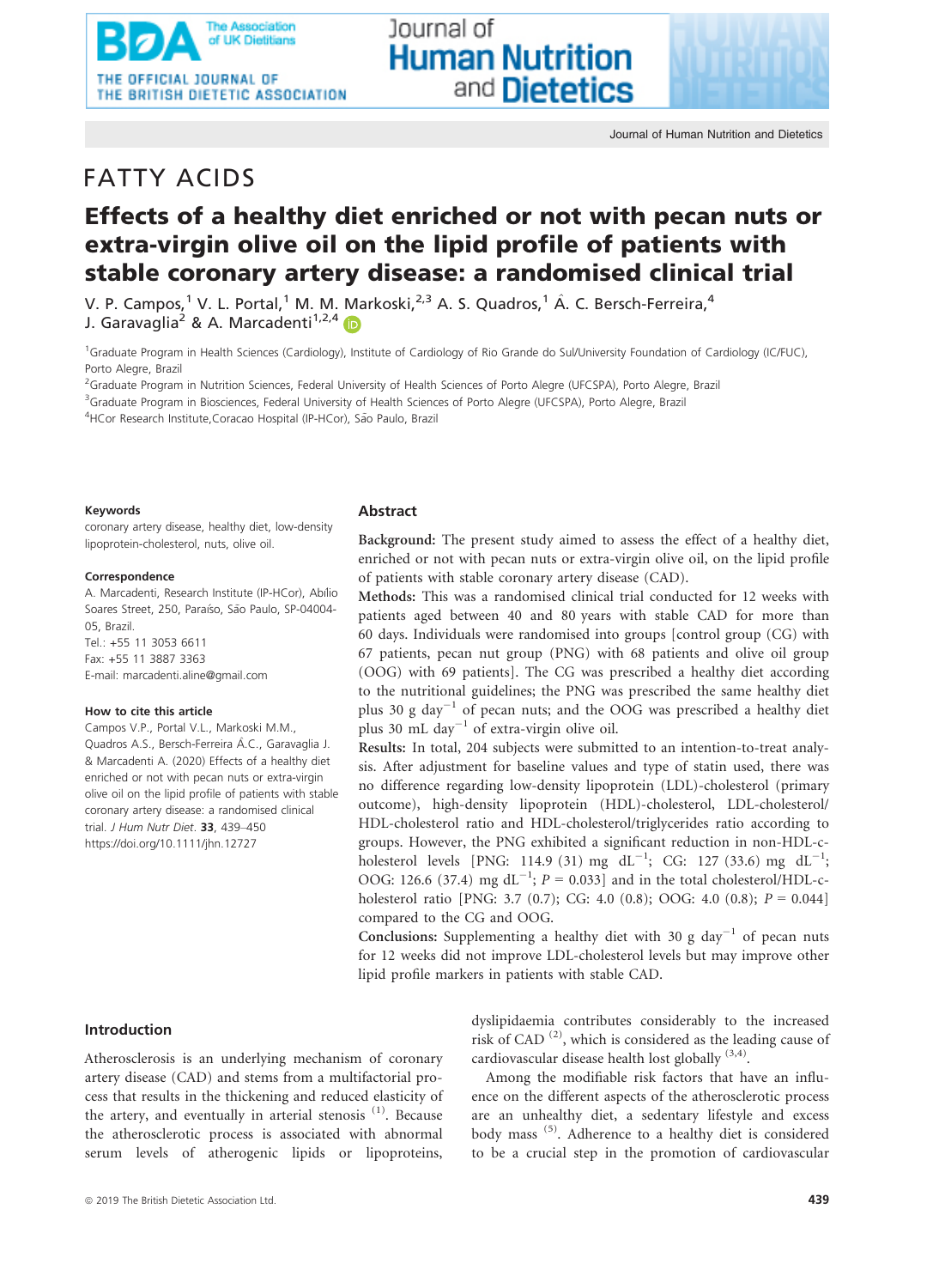health, and the Mediterranean diet is one of the most prominent healthy diets, primarily as a result of two of its classic components: nuts and extra-virgin olive oil  $(6)$ .

The biological activities related to the cardioprotective effect of consuming nuts and extra-virgin olive oil have been mainly attributed to the unsaturated fatty acid (UFA) composition and phytochemical compounds in these foods, especially polyphenols  $(7-9)$ . UFAs and polyphenols are considered to be involved in the modulation of atherogenesis as a result of their antiinflammatory, antioxidant (10,11) and transcriptomic effects (12).

The ingestion of nuts and olive oil has been associated with improvements in lipid and lipoprotein levels  $(7,13)$ . However, these results have typically been derived from the context of the Mediterranean diet, which is not an easily available dietary pattern in all regions of the world. Furthermore, most of the studies that have evaluated the cardioprotective effect of nuts and olive oil are aimed at primary prevention  $(7,13-16)$ . Few clinical studies have been conducted in patients with CAD  $(17-21)$ , in different populations, and using different types and amounts of nuts and olive oil.

Thus, the present study aimed to assess the effect of a locally available healthy diet according to Brazilian guidelines, which was enriched or not with nuts or extra-virgin olive oil, on the lipid profile of patients with stable CAD. We decided to use pecan nuts because they are grown regionally and because their potentially cardioprotective effects<sup> $(22)$ </sup> have been rarely explored  $(23-25)$ .

## Materials and methods

#### Study design and ethical approvals

The present work comprises a subanalysis of the GENU-TRI study. The protocol of this study has been reported elsewhere<sup>(26)</sup>. Briefly, this was a pragmatic parallel singlecentre randomised clinical trial with a 1:1:1 allocation ratio and a duration of 12 weeks, performed in a tertiary cardiology referral hospital (Porto Alegre, Brazil). Participants were recruited from the Hemodynamics Service of the institution and via a public notice.

All procedures of the present study were conducted in agreement with the ethical principles on human research established in the Declaration of Helsinki and in the Guidelines for Good Clinical Practice. Informed consent was obtained from each participant prior to inclusion in the study and after an explanation of all procedures that would be performed. The study protocol was approved by the Research Ethics Committee of the Institute of Cardiology/University Foundation of Cardiology (IC/FUC; protocol number UP 4861.13) and is registered in the ClinicalTrials.gov database under the identification

number NCT02202265. The study was conducted between August 2014 and June 2016.

#### Study population, randomisation and blinding

Subjects aged between 40 and 80 years old who had been diagnosed with stable CAD more than 60 days prior to the selection were included in the study. The exclusion criteria were: psychiatric diseases, extreme obesity [body mass index (BMI)  $\geq 40 \text{ kg m}^{-2}$ ], life expectancy less than 6 months, pregnancy or lactation, renal insufficiency on dialysis, being wheelchair-bound, uncontrolled hypo- or hyperthyroidism, congestive heart failure, the use of dietary supplements, long-term use of anti-inflammatory and immunosuppressive drugs, and participation in other clinical trials.

A randomisation plan with blocks of six individuals was generated with an online tool [\(www.randomization.c](http://www.randomization.com) [om](http://www.randomization.com)). Sequences were generated by a computer and then placed into sealed opaque envelopes that were serially numbered. After a cardiologist confirmed the eligibility criteria and the participants signed the informed consent form, independent researchers randomly allocated them into one of the three study groups according to the following randomisation plan: group 1, control diet (CG, control group); group 2, diet supplemented with 30 g  $day^{-1}$  of pecan nuts (PNG, pecan nut group); and group 3, diet supplemented with 30 mL day<sup>-1</sup> of extra-virgin olive oil (OOG, olive oil group). Only one researcher, who was not involved in data collection, had access to the randomisation plan. The group each participant was allocated to was known to the participants and the researchers responsible for the consultations, assessments and the attribution of interventions. The team that performed the biochemical and statistical analyses was blinded to the allocation groups.

The procedures of randomisation, allocation, data collection and follow-up took place in the nutrition outpatient unit of the hospital.

### Study interventions

All participants received an individualised dietary prescription according to their specific energy requirements, irrespectively of the treatment group that they were in. The distribution of macronutrients (carbohydrates, proteins, total fats, and fatty acids) in the CG diet was determined according to the Brazilian nutritional guidelines in effect at the beginning of the study  $(26)$ . Table 1 shows the nutritional composition of the diets prescribed to the study groups with the example of a total energy value (TEV) of 2000 kcal day<sup>-1</sup>. The number of calories was not the same among the study groups. All participants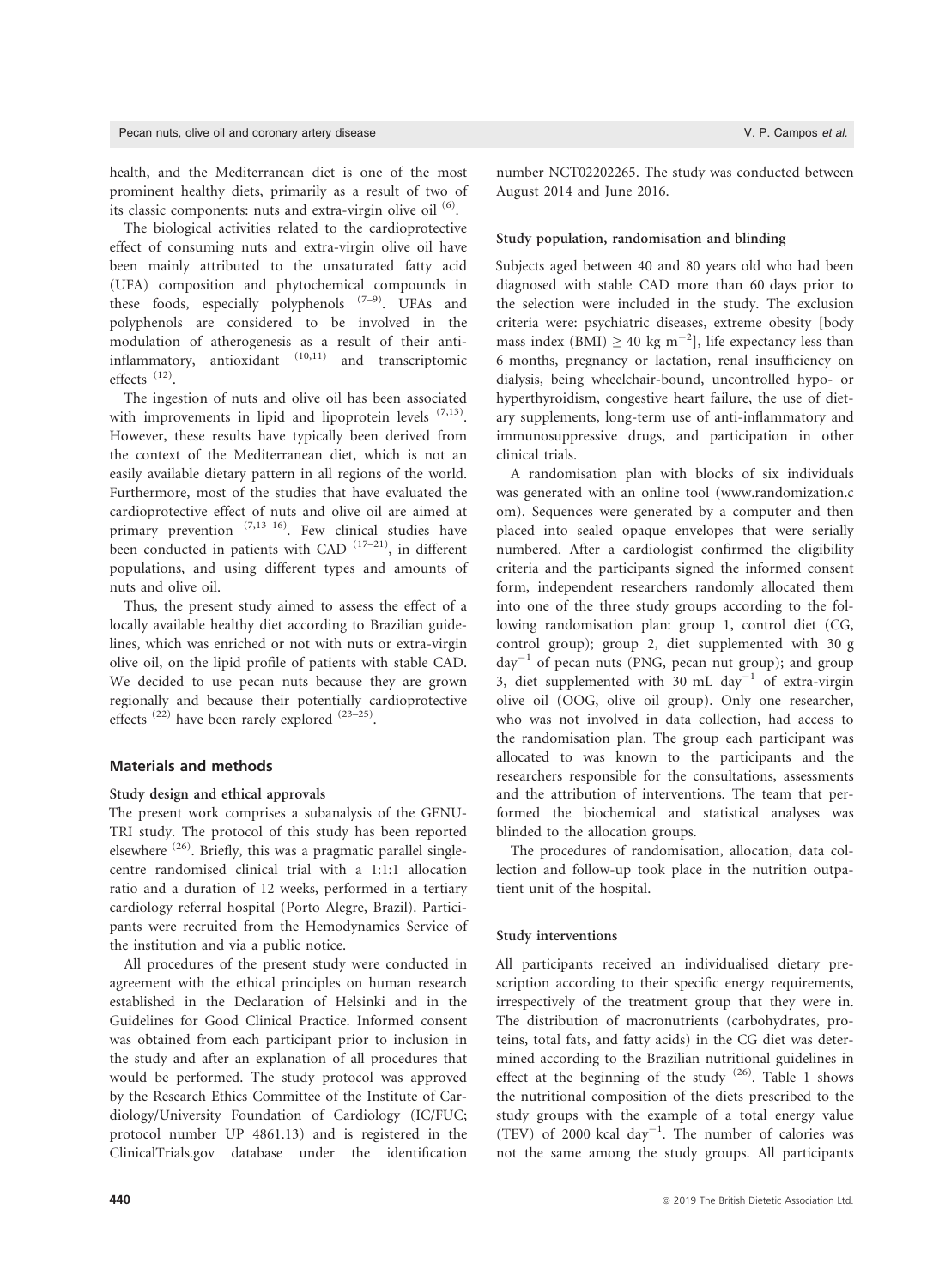|  |                     |  | <b>Table 1</b> Example of the nutritional composition of a diet prescribed |  |  |  |
|--|---------------------|--|----------------------------------------------------------------------------|--|--|--|
|  | to the study groups |  |                                                                            |  |  |  |

|                                    | CG    | <b>PNG</b> | OOG   |
|------------------------------------|-------|------------|-------|
| Total energy (kcal)                | 2000  | 2198       | 2238  |
| Carbohydrate (% TE)                | 53.91 | 50.20      | 48.18 |
| Protein (% TE)                     | 20.73 | 19.27      | 18.52 |
| Total fat (% TE)                   | 25.36 | 30.54      | 33.30 |
| Saturated fatty acids (% TE)       | 7.03  | 7.56       | 8.44  |
| Monounsaturated fatty acids (% TE) | 12.63 | 17.51      | 18.68 |
| Polyunsaturated fatty acids (% TE) | 5.54  | 5.57       | 6.01  |
| Dietary cholesterol (mg)           | 183   | 183        | 183   |
| Dietary fibre (q)                  | 32.3  | 34.4       | 32.3  |

% TE, percentage of total energy; CG, control group; OOG, olive oil group; PNG, pecan nut group.

received the same dietary pattern as the CG; however, those of the PNG and OOG added pecan nuts or olive oil, respectively, to their daily diet, with the instruction to not use these supplements as a substitute for other foods.

In addition to the dietary prescription, the PNG received 1 kg of vacuum-packed pecan nuts for 30 days of treatment (approximately 900 g, considering a daily consumption of 30 g) with instructions on product storage and preservation. To ensure the correct dosage of 30 g day $^{-1}$ , a measuring cup was enclosed. Participants were advised to consume pecan nuts raw (in natura). Similarly, in addition to the dietary prescription, participants of the OOG were given a sufficient amount of extra-virgin olive oil (Arbequina variety), properly conditioned, for 30 days of treatment [1000 mL, considering a daily consumption of 30 mL (two full tablespoons)], plus educational material on product storage and preservation (26). It was recommended that the olive oil should be preferentially consumed raw in salads, although it could be also cooked during the meal to improve adhesion. The participants of both groups were advised not to ingest any oleaginous food, nuts or olive oil during follow-up other than those given to them by the research group. Furthermore, all participants received, in addition to the dietary prescription, a table listing foods to be avoided, eaten in moderation or on a daily basis, and a folder with general advice on a healthy diet.

The foods provided to the participants were purchased directly from local producers in the south of Brazil (Cachoeira do Sul) in the same region where the study took place (Rio Grande do Sul). Table 2 shows the fat and total polyphenol content of pecan nuts and olive oil. Compared to olive oil, pecan nuts exhibit a 17-fold higher amount of total polyphenols, whereas olive oil exhibits more than double the concentration of saturated fatty acids (SFAs) compared to the nuts. The nutritional content in both of these foods exhibited similarities with Table 2 Nutritional composition of pecan nuts and extra-virgin olive oil

|                                       | Pecan nuts | Extra-virgin<br>olive oil |
|---------------------------------------|------------|---------------------------|
| Unsaturated fatty acids (%)           | 53.69      | 72.40                     |
| n-3 PUFA (%)                          | 0.38       | 0.64                      |
| $n-6$ PUFA $(%)$                      | 3.95       | 937                       |
| n-9 MUFA (%)                          | 48.95      | 60.21                     |
| Saturated fatty acids (%)             | 743        | 17.85                     |
| Trans fatty acids (%)                 | $\Omega$   | $\Omega$                  |
| Total polyphenols (mg GAE $kg^{-1}$ ) | 2935       | 172                       |

GAE  $kg^{-1}$ , gallic acid equivalent per kg; MUFA, monounsaturated fatty acids; n-3, omega-3; n-6, omega-6; n-9, omega-9; PUFA, polyunsaturated fatty acids.

previously published data  $(27-29)$ . The analytical methods used for the bromatological, fatty acid profile and antioxidant compound analyses of the foods are presented in the Supporting information (Tables S1 to S3).

#### Data collection and follow-up

In the first evaluation after inclusion in the study, a blood sample of each participant was drawn, followed by a consultation with the research team (physicians and nutritionists), during which a standardised questionnaire was administered to collect demographic data (age, sex, school education and self-reported skin color), clinical data (current and previous clinical/surgical history, use of medications) and information regarding lifestyle. The physical activity level was assessed by means of the International Physical Activity Questionnaire, short form. Hypertension (HTN), type 2 diabetes mellitus (T2DM) and dyslipidaemia were determined according to the guidelines in effect at the beginning of the study  $(26)$ .

Bodyweight, height and waist circumference were assessed according to a published protocol<sup>(26)</sup>. The BMI was calculated by dividing weight (kg) by the height squared (m<sup>2</sup>). Systolic and diastolic blood pressures (SBP/ DBP) were also assessed according to the protocol<sup>(26)</sup>.

Daily food intake was assessed by means of the 24-h dietary recall form (R24h). Interviews were conducted by trained nutritionists and/or academic nutritionists, and the nutritional value was calculated with food chemical composition tables and databases with home recipes by means of Avanutri Revolution software (Avanutri, Rio de Janeiro, Brazil).

Serum total cholesterol (TC), low-density lipoprotein cholesterol (LDL-c) and triglyceride (TG) levels were assessed by an enzymatic colorimetric method, and highdensity lipoprotein cholesterol (HDL-c) was assessed by immunoprecipitation (Modular P Química Analyzer;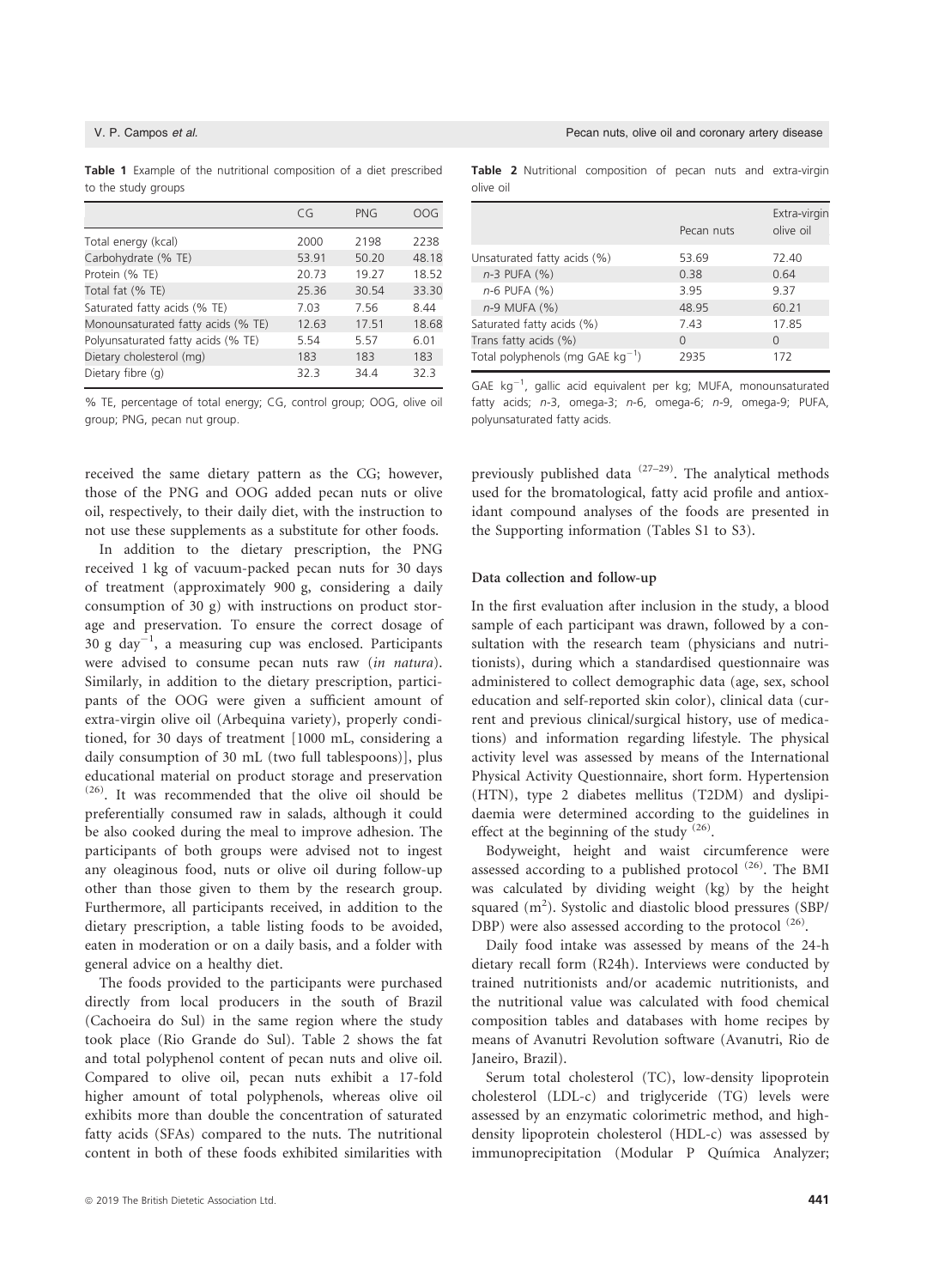Pecan nuts, olive oil and coronary artery disease V. P. Campos et al.

Roche, Basel, Switzerland). Non-HDL cholesterol (NHDL-c) was calculated by the difference between TC and HDL-c. TC/HDL-c ratio (Castelli index I) was determined by dividing the TC by the HDL-c and the LDL-c/ HDL-c ratio (Castelli index II) was determined by dividing the LDL-c by the HDL-c. The TG/HDL-c ratio was determined by dividing the TG levels by the HDL-c levels. The atherogenic index (AI) was determined by the ratio of NHDL-c to HDL-c. The participants fasted for 12 h prior to the blood tests.

Patients were followed-up for three months (12 weeks). Follow-up consultations were performed at days 30, 60 and 90 (last consultation) during which blood was drawn for laboratory analysis. Patients were reminded and notified about the consultations by telephone.

# Outcomes

The primary outcome was a change in LDL-c level between baseline and after 12 weeks of follow-up. Secondary outcomes were changes in the values of TC, HDL-c, NHDL-c, TG, TC/HDL-c ratio, LDL-c/HDL-c ratio, TG/HDL-c ratio and the AI after 12 weeks of follow-up. Bodyweight, BMI, waist circumference and blood pressure were also considered secondary outcomes.

# Sample size

To obtain a significance level of 5% and a statistical power of 80%, with a difference of 13 mg  $dL^{-1}$  in the primary outcome (LDL-c), the calculated minimum sample size was 171 participants. By adding 20% as a result of losses during follow-up, the total sample size was determined to be 204 patients (68 for each group)  $(26)$ .

# Statistical analysis

The statistical analysis was conducted with spss, version 24.0 (IBM Corp., Armonk, NY, USA). Continuous variables were described as the mean (SD); categorical variables were described as absolute numbers and proportions. Comparisons between means (for symmetric variables) were performed by analysis of variance and comparisons between medians (for asymmetric variables) were performed by the Kruskal–Wallis test. Proportion comparisons were performed by Pearson's chi-squared test (between-group analysis) and McNemar's test (intragroup analysis). Repeated measures regarding the intake of nutrients, anthropometry, blood pressure and lipid profile markers were assessed according to treatment group and time by the generalised estimating equation, with a normal probability distribution for symmetric variables and a gamma probability distribution for

asymmetric variables, followed by Bonferroni's test. Dietary variables (R24h) were adjusted for TEV according to the residual method  $(30)$ . Means of lipid profile markers were adjusted for baseline values and type of statin used. All analyses were based on intention-to-treat. Missing data were dealt with by the baseline carried forward method, and sensitivity analyses including only individuals who completed the protocol were made to confirm the results. The level of significance  $P \leq 0.05$  (two-tailed) was considered statistically significant. No interim analyses were planned.

# **Results**

In total, 370 individuals were recruited between August 2014 and January 2016. Of these, 166 did not meet the inclusion criteria or had no interest in participating (Figure 1). Finally, 204 men and women with stable CAD were included in the study, of whom 67 were randomised to the CG, 68 to the PNG and 69 to the OOG. The CG exhibited 21 withdrawals (plus one withdrawal for change in address and one death); the PNG exhibited 11 withdrawals, and the OOG had 10 withdrawals, of which two were a result of adverse effects (nausea and gastric discomfort) related to the ingestion of olive oil. All participants were included in the final analysis by intention-to-treat. Thus, an adherence rate (assessed by the presence in consultations) of 66% was found in the CG, whereas the adherence rates for PNG and OOG were 84% and 86%, respectively. Figure 1 shows the flowchart of the study.

Table 3 shows patient characteristics at baseline. HTN was less prevalent in the OOG with respect to the other groups, and there was no significant difference between the remaining variables according to group. There was no difference in the basal characteristics between participants who completed the study with respect to those who withdrew from the study. Similarly, among patients who did not complete the study, there was no significant difference between basal characteristics according to group (see Supporting information, Tables S4 and S5).

At baseline, 7.7% of the participants used no statins; among those who used these drugs ( $n = 184$ ), there was no difference in LDL-c levels between the beginning and end of the study according to the type of statin  $(P \ge 0.07)$ . In the intragroup analysis, basal LDL-c levels did not differ according to the type of statin used  $(P \ge 0.08)$ . However, in the CG, participants using simvastatin exhibited higher LDL-c levels at the end of the study compared to those using atorvastatin or rosuvastatin ( $P = 0.03$ ). In the PNG and OOG, no differences were found regarding final LDL-c levels according to the type of statin used ( $P \ge 0.52$ ) (see Supporting information, Tables S6 and S7).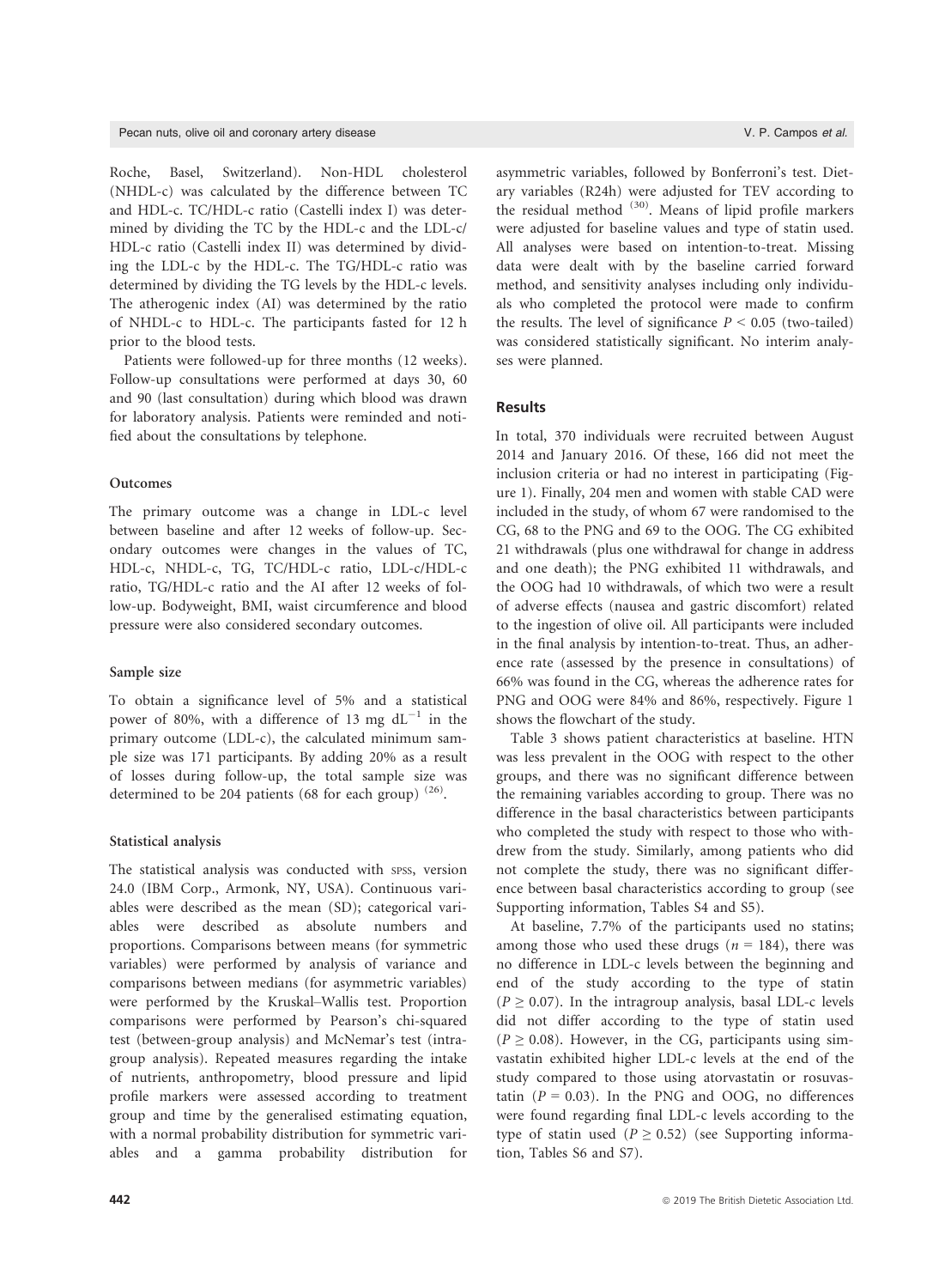

Figure 1 Flowchart of the study. NSAI, nonsteroidal anti-inflammatory drugs.

At the end of the study, there was no difference among the groups regarding the number of patients who changed the dose or type of statin ( $P = 0.38$ ) or other drugs (antiplatelet agents, insulin, anti-diabetic and antihypertensive drugs;  $P = 0.13$ ). Similarly, there was no difference with respect to the physical activity level among the participants allocated to the same group at the end of follow-up ( $P \ge 0.20$ ) (see Supporting information, Tables S8 to S10).

All groups exhibited a reduction in anthropometric indicators compared to the beginning of the study  $(P \le 0.01)$ : bodyweight [CG: -0.75 kg (-1.27 to -0.22); PNG:  $-1.63$  kg  $(-2.27$  to  $-1.00)$ ; OOG:  $-0.97$  kg  $(-1.49 \text{ to } -0.46)$ ]; BMI [CG:  $-0.27 \text{ kg m}^{-2}$  (-0.46 to

 $-0.08$ ); PNG:  $-0.57$  kg m<sup>-2</sup> (-0.80 to -0.35); OOG:  $-0.35$  kg m<sup>-2</sup> (-0.54 to -0.16)]; and waist circumference [CG:  $-1.27$  cm  $(-1.97$  to  $-0.58)$ ; PNG:  $-1.21$  cm  $(-1.97 \text{ to } -0.50)$ ; OOG:  $-1.27 \text{ cm } (-2.20 \text{ to } -0.35)$ ]. However, there was no significant difference between groups after 12 weeks of intervention regarding changes of these variables (all  $P > 0.10$ ). Sensitivity analyses also showed no difference between groups regarding bodyweight ( $P = 0.20$ ), waist circumference ( $P = 0.82$ ) and BMI ( $P = 0.23$ ) (data not shown).

After adjustment for basal values and previous diagnosis of HTN, there was no difference regarding final means of SBP [CG: 127.9 (19.7) mmHg; PNG: 126.3 (21.3) mmHg; OOG: 121.7 (18.6) mmHg;  $P = 0.58$ ] and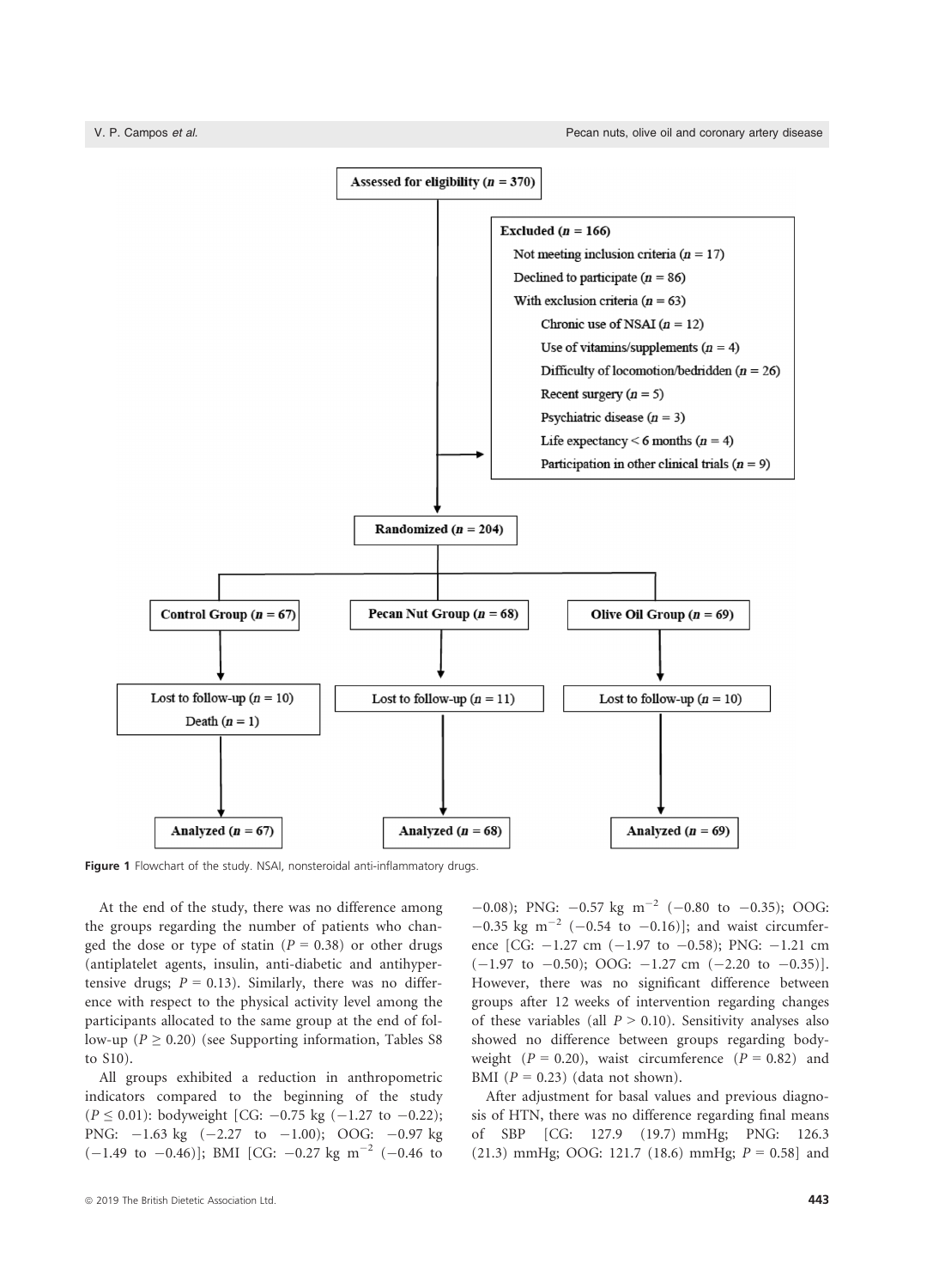#### Pecan nuts, olive oil and coronary artery disease V. P. Campos et al.

|  |  | Table 3 Baseline characteristics of participants according to study group |  |  |  |  |  |  |
|--|--|---------------------------------------------------------------------------|--|--|--|--|--|--|
|--|--|---------------------------------------------------------------------------|--|--|--|--|--|--|

|                                            | $CG (n = 67)$  | PNG $(n = 68)$ | $0OG (n = 69)$ |
|--------------------------------------------|----------------|----------------|----------------|
| Age (years), mean (SD)                     | 60.40 (8.54)   | 59.59 (8.40)   | 57.51 (11.72)  |
| Male sex, $n$ $(\%)$                       | 49 (73.1)      | 55 (80.9)      | 51 (73.9)      |
| School education (years), mean (SD)        | 9.19(3.07)     | 9.90(3.18)     | 9.49(2.86)     |
| White ethnicity, n (%)                     | 62(92.5)       | 64 (94.1)      | 65 (94.2)      |
| Current or previous smoking, n (%)         | 46 (68.7)      | 38 (55.9)      | 46 (66.7)      |
| Alcohol abuse, n (%)                       | 3(4.5)         | 6(8.8)         | 2(2.9)         |
| Physical activity level                    |                |                |                |
| Active, $n$ $(\%)$                         | 19(28.3)       | 11(16.1)       | 19(27.5)       |
| Irregularly active, $n$ (%)                | 31(46.3)       | 35 (51.5)      | 30(43.5)       |
| Sedentary, n (%)                           | 17(25.4)       | 22(32.4)       | 20(29.0)       |
| Body mass (kg), mean (SD)                  | 79.43 (15.91)  | 84.08 (16.90)  | 80.78 (16.42)  |
| BMI (kg $m^{-2}$ ), mean (SD)              | 29.06 (3.98)   | 29.78 (5.60)   | 29.12 (4.36)   |
| Waist circumference (cm), mean (SD)        | 98.59 (11.66)  | 100.15 (12.55) | 98.93 (11.44)  |
| Dyslipidaemia, n (%)                       | 40 (59.7)      | 38 (55.9)      | 38(55.1)       |
| Diabetes mellitus, $n$ (%)                 | 24 (35.8)      | 23 (33.8)      | 19(27.5)       |
| HTN, $n$ (%)                               | 47(70.1)       | 50(73.5)       | 35(50.7)       |
| Systolic blood pressure (mmHg), mean (SD)  | 133.28 (21.41) | 133.87 (20.61) | 127.25 (19.70) |
| Diastolic blood pressure (mmHg), mean (SD) | 74 (13.10)     | 76.53 (10.60)  | 73.36 (10.30)  |
| Premature CAD FH, n (%)                    | 26(38.8)       | 29(42.6)       | 31(44.9)       |
| Previous AMI, n (%)                        | 60 (89.6)      | 62 (91.2)      | 62 (89.9)      |
| Previous PCI, n (%)                        | 53 (79.1)      | 58 (85.3)      | 61(88.4)       |
| Previous SMR, n (%)                        | 8(11.9)        | 9(13.2)        | 7(10.1)        |
| Statins ( $n = 184$ )                      |                |                |                |
| Simvastatin, $n$ (%)                       | 50 (80.7)      | 37(62.7)       | 49 (77.8)      |
| Rosuvastatin, n (%)                        | 7(11.3)        | 11(18.6)       | 8(12.7)        |
| Atorvastatin, n (%)                        | 5(8.1)         | 11(18.6)       | 6(9.5)         |

AMI, acute myocardial infarction; BMI, body mass index; CAD FH, family history of coronary artery disease; CG, control group; HTN, hypertension; OOG, olive oil group; PCI, percutaneous coronary intervention; PNG, pecan nut group; SMR, surgical myocardial revascularisation.

DBP [CG: 71.6 (12) mmHg; PNG: 73.3 (10.7) mmHg; OOG: 70.1 (10.2) mmHg;  $P = 0.68$ ] between groups at the end of the study. Sensitivity analyses confirmed results regarding SBP ( $P = 0.89$ ) and DBP ( $P = 0.93$ ) (data not shown).

The participants' dietary profiles after 12 weeks of follow-up are provided in Table 4, according to group. At the end of the study, there was no difference between groups with respect to energy, dietary fibre and cholesterol, as well as percent carbohydrates, total fats, SFAs and polyunsaturated fatty acids (PUFAs). In the intragroup analysis, PNG and OOG exhibited a significant increase in the ingestion of monounsaturated fatty acids (MUFAs; %) compared to baseline ( $P < 0.001$ ); however, there was no difference with respect to the CG at the end of follow-up ( $P = 0.41$ ).

Table 5 shows the mean values of lipid profile markers before and after the interventions (crude and after adjustments). After adjustment for baseline values and type of statin, there was no difference regarding LDL-c  $(P = 0.19)$ , TC  $(P = 0.059)$ , HDL-c  $(P = 0.80)$ , TG  $(P = 0.09)$ , LDL-c/HDL-c ratio  $(P = 0.15)$ , TG/HDL-c ratio ( $P = 0.21$ ) and AI ( $P = 0.078$ ) according to groups.

However, compared to the CG and the OOG, PNG had significantly reduced NHDL-c ( $P = 0.033$ ) and TC/HDL-c ratio values ( $P = 0.044$ ). Sensitivity analyses (see Supporting information, Table S11) including only individuals who completed the protocol showed the same results. Lipid profile was not adjusted for energy intake because it was not different between groups.

During follow-up, one participant of the CG with a previous diagnosis of T2DM had a new acute myocardial infarction, followed by a percutaneous coronary intervention. Two participants of the PNG reported gastric discomfort (nausea and constipation) related to the the ingestion of nuts.

#### **Discussion**

In the present study, a healthy diet enriched with 30 g  $day^{-1}$  of pecan nuts for 12 weeks did not reduce LDL-c levels compared to a healthy diet alone or one enriched with extra-virgin olive oil; however, it may improve other markers of the lipid profile, including atherogenic particles such as NHDL-c. We also found a reduced bodyweight, BMI and waist circumference in all groups.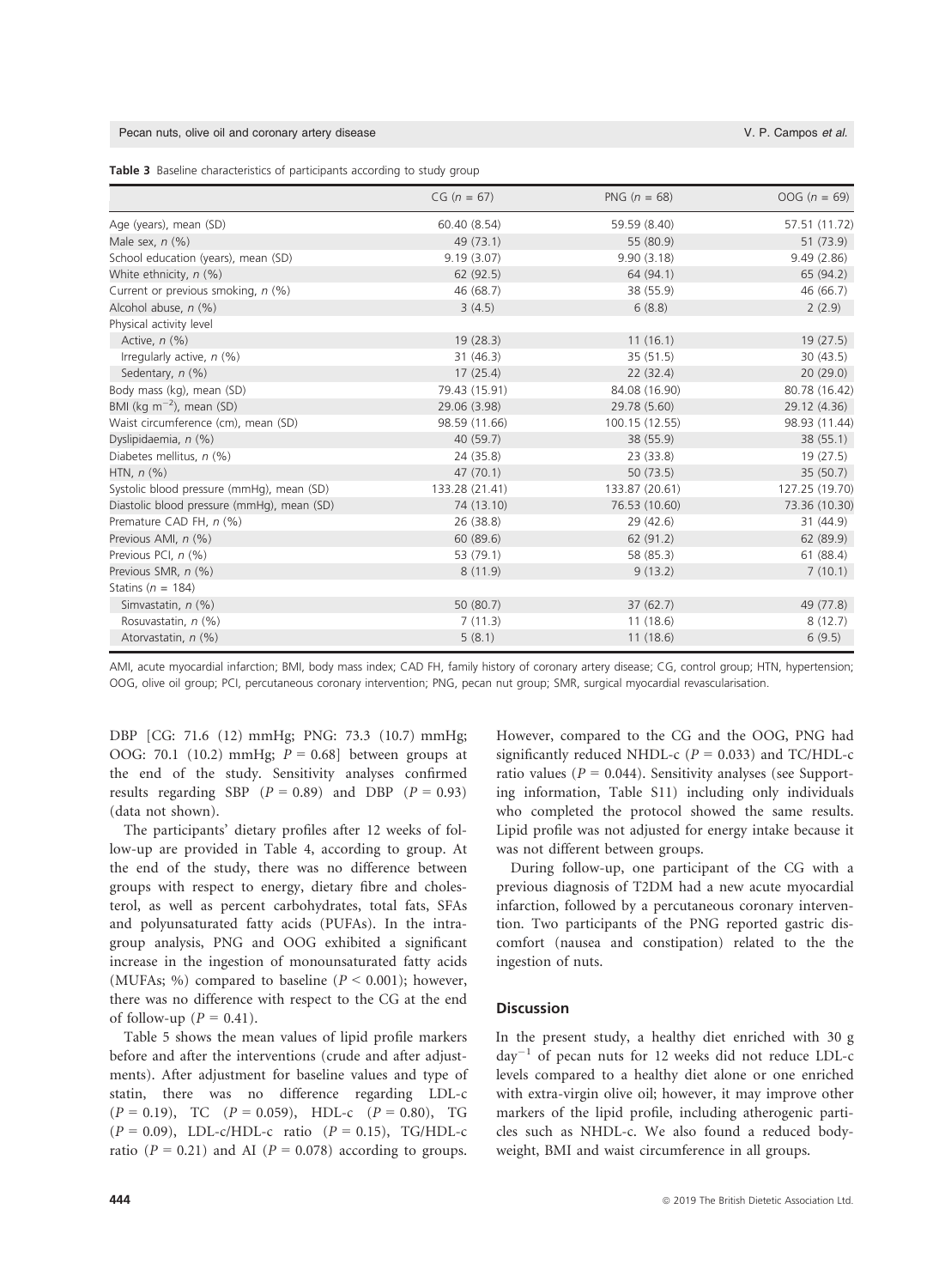|                                                                                                                                                                                                      | $CG (n = 67)$   |                           |            |             | PNG $(n = 68)$          |                  |                  |                       | $00G(n = 69)$           |                                       |              |                |
|------------------------------------------------------------------------------------------------------------------------------------------------------------------------------------------------------|-----------------|---------------------------|------------|-------------|-------------------------|------------------|------------------|-----------------------|-------------------------|---------------------------------------|--------------|----------------|
|                                                                                                                                                                                                      | <b>Baseline</b> | 4 weeks                   | weeks      | 12 weeks    | <b>Baseline</b>         | 4 weeks          | 8 weeks          | 12 weeks              | <b>Baseline</b>         | 4 weeks                               | 8 weeks      | 12 weeks       |
| <b>TEV</b> (kcal)                                                                                                                                                                                    |                 | 1719 (638) 1421 (522)     | 1424 (528) | 1570 (752)  | 1721 (740)              | 1608 (680)       |                  | 1622 (467) 1672 (637) | 1767 (681) 1600 (522)   |                                       | 1701 (611)   | 1656 (552)     |
| Carbohydrates (% TE) 56.3 (27.6) 55.0 (15.1)                                                                                                                                                         |                 |                           | 62.9(23.3) | 64.2(32.1)  | 59.3 (31.2)             | 50.2(13.3)       | 52.8 (22.2)      | 52.4 (21.3)           | 59.2 (30.7)             | 49.0 (12.8)                           | 51.6(27.1)   | 53.8 (30.5)    |
| Proteins (% TE)                                                                                                                                                                                      | 23.6 (10.6)     | 25.6 (11.8)               | 23.7 (9.9) | 24.4(11.4)  | 22.3(11.5)              | 21.1 (10.6)      | 19.4(80.5)       | 19.2(7.58)            | 20.1(12.7)              | 18.9(7.1)                             | 19.1(9.2)    | 18.8(7.7)      |
| Total fats (% TE)                                                                                                                                                                                    |                 | 36.6 (17.3) 32.5 (9.9)    | .8(22.3)   | 39.0 (21.5) | 40.7 (23.7)             | 36.0 (13.5)      | 37.5(18.3)       | 38.8 (14.8)           | 37.0(19.7)              | 35.4 (9.8)                            | 39.0 (19.3)  | 40.7 (16.6)    |
| <b>SFA (% TE)</b>                                                                                                                                                                                    | 10.7(5.9)       | 11.1(6.2)                 | 1.7(7.1)   | 11.6(6.6)   | 10.9(7)                 | 10.8(87.5)       | 9.3(5.17)        | 10(5.5)               | 10.1 (6.6)              | 9.7(4.3)                              | 9.8(5.4)     | 10.4(5)        |
| PUFA (% TE)                                                                                                                                                                                          | 4.9(3.1)        | 4.9(3.1)                  | (4.2)      | 5.1(3.3)    | 4.9 (4)                 | 4.8(3.9)         | 4.2(3.03)        | 4.6 (3.4)             | 4.7(3.3)                | 4.7(3.1)                              | 4.5(3.3)     | 5.17(2.9)      |
| MUFA (% TE)                                                                                                                                                                                          | 9.9 (6.6)       | 9.9(6.5)                  | 11.3(8.1)  | 10.4(7)     | 10.6 (7.3) <sup>a</sup> | $14.6 (9.4)^{b}$ | 14.1 $(7.7)^{b}$ | $14.3 (7)^{b}$        | 10.4 (7.7) <sup>a</sup> | $12.4(6.4)^{b}$                       | $14 (7.9)^b$ | $14 (6.9)^{b}$ |
| Cholesterol (mg)                                                                                                                                                                                     | 233 (134)       | 181 (197.1)               | 185(83.4)  | 237 (194)   | 203 (119)               | 186 (114)        | 184 (133)        | 177 (106)             | 179 (118)               | 171 (108)                             | 184 (123)    | (124)          |
| Dietary fibre (g)                                                                                                                                                                                    |                 | $13.1 (5.7)$ $12.7 (5.9)$ | 12.5(7.0)  | 11.6(66)    | 13.7(7.3)               | 15.0(9.1)        | 14.4(6.1)        | 12.8(5.9)             |                         | $15.2(10.4)$ $13.7(6.71)$ $13.0(6.8)$ |              | 14.1(13.1)     |
| Different superscript letters indicate intragroup differences in the course of the study (P < 0.001). Generalised estimating equation with normal probability distribution (symmetric variables) and |                 |                           |            |             |                         |                  |                  |                       |                         |                                       |              |                |

P-values regarding differences between groups at the end of the study. TEV:  $P = 0.81$ ; carbohydrates:  $P = 0.37$ ; proteins:  $P = 0.76$ ; total fats:  $P = 0.68$ ; SFA:  $P = 0.76$ ; PUFA:  $P = 0.76$ ; PUFA:  $P = 0.76$ ; PUFA:  $P = 0.76$ P-values regarding differences between groups at the end of the study: TEV: P = 0.81; carbohydrates: P = 0.76; total fats: P = 0.68; SFA: P = 0.76; PUFA: P = 0.58; MUFA: amma probability distribution (asymmetric variables), followed by a Bonferroni test and adjusted for total energy value using the residual method. gamma probability distribution (asymmetric variables), followed by a Bonferroni test and adjusted for total energy value using the residual method.  $P = 0.41$ ; cholesterol:  $P = 0.38$ ; dietary fibre:  $P = 0.75$ .  $P = 0.41$ ; cholesterol:  $P = 0.38$ ; dietary fibre:  $P = 0.75$ .

% TE, percentage of total energy; CG, control group; MUFA, monounsaturated fatty acids; OOG, olive oil group; PNG, pecan nut group; PUFA, polyunsaturated fatty acids; SFA, saturated fatty % TE, percentage of total energy; CG, control group; MUFA, monounsaturated fatty acids; OOG, olive oil group; PNG, pecan nut group; PUFA, polyunsaturated fatty acids; SFA, saturated fatty acids; TEV, total energy value. acids; TEV, total energy value.

V. P. Campos et al. Pecan nuts, olive oil and coronary artery disease

A systematic review with a meta-analysis of 24 clinical trials and 1020 participants in primary prevention showed that supplementation with 15–108 g day<sup>-1</sup> of walnuts significantly reduced LDL-c  $[-5.51 \text{ mg } \text{dL}^{-1} (95\%$  $CI = -7.72$  to  $-3.29$  mg  $dL^{-1}$ ) and TC levels  $[-6.99 \text{ mg d}L^{-1} (95\% \text{ CI} = -9.39 \text{ to } -4.58 \text{ mg d}L^{-1})]$ compared to control diets, exhibiting reductions of 3.73% and 3.25% in LDL-c and TC levels, respectively. A more pronounced effect was found in the comparison of a nutenriched diet with a typical American or standard Western diet  $(13)$ . In the present study, we chose to compare supplementation with nuts or olive oil to that based on a diet considered healthy and appropriate for CAD according to the Brazilian nutritional guidelines because the participants already exhibited an established cardiovascular disease. In another systematic review with a metaanalysis of 61 clinical trials that evaluated the effects of tree nuts (including pecan nuts) on blood lipids and apolipoproteins, the major determinant of cholesterollowering was suggested to be nut dose ( $\geq 60$  g nuts day<sup>-1</sup>) rather than nut type  $(31)$ .

Regarding secondary prevention, the results from supplementation with nuts are inconclusive. In Americans with CAD, supplementation with 85 g day<sup>-1</sup> of nuts had no effect on the lipid profile compared to a healthy diet <sup>(17)</sup>. In turn, the ingestion of 10 g day<sup>-1</sup> of almonds (compared to a healthy diet) significantly reduced the values of TC, LDL-c, TG, the TC/HDL-c ratio and the AI among Pakistanis with CAD<sup>(18)</sup>. However, in contrast to the study of Jamshed et al. <sup>(18)</sup>, we found no increase in HDL-c levels after the ingestion of pecan nuts. In addition to the type of nut and the offered amount, the differences among the results of the secondary prevention parameters could be explained by the profile of the assessed participants (including the time of diagnosis), the length of follow-up, the design of the studies and the medical conduct in the treatment of CAD. The schedule of nut intake might also be an important factor because a greater beneficial effect is expected if these are taken as a snack on an empty stomach for increasing satiety, improving the glycaemic response and suppressing a second-meal plasma non-esterified free fatty acids response  $(32)$ ; an instruction that was not given in the present study in an attempt to enhance adherence to the food instructions.

Other studies also did not find an improvement in the lipid profile among Spanish participants with CAD after ingesting 50 mL day<sup>-1</sup> of olive oil in a nutritional composition similar to that of the present study (19,20). However, they found a significant reduction in oxidised (ox)- LDL levels  $(20)$ , a marker that we did not assess. The amount of olive oil that we supplemented (30 mL day<sup>-1</sup>) was below the amount used in other studies (50 mL  $day^{-1}$ ) that found benefits in the consumption of olive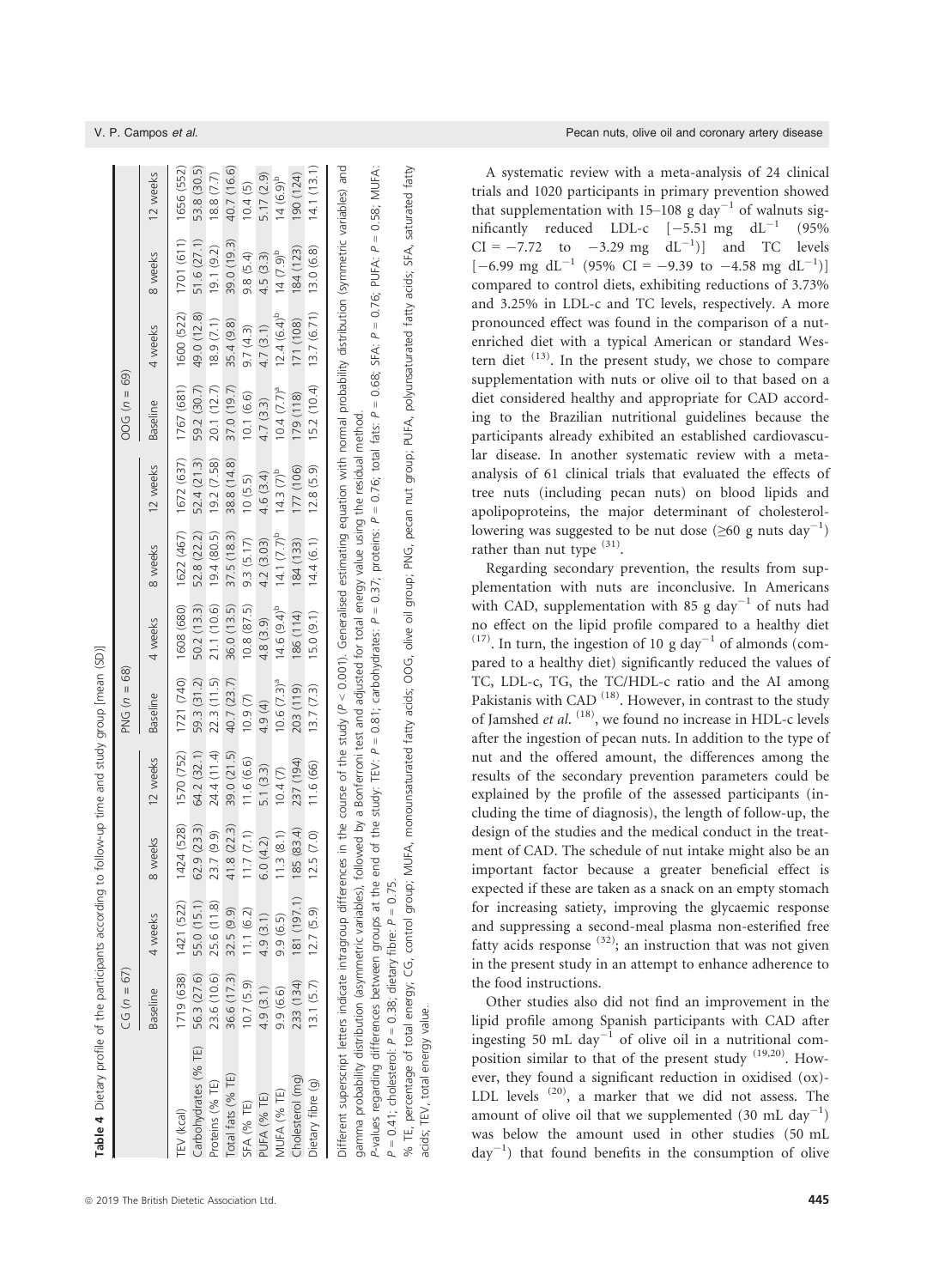|                                            | $CG (n = 67)$   |              |                                                                                                                                                                                                                                                                                                                             | PNG $(n = 68)$  |             |                                | $00G(n = 69)$   |               |                                |
|--------------------------------------------|-----------------|--------------|-----------------------------------------------------------------------------------------------------------------------------------------------------------------------------------------------------------------------------------------------------------------------------------------------------------------------------|-----------------|-------------|--------------------------------|-----------------|---------------|--------------------------------|
|                                            | <b>Baseline</b> | 12 weeks*    | Adjusted 12 weeks"                                                                                                                                                                                                                                                                                                          | <b>Baseline</b> | 12 weeks*   | Adjusted 12 weeks <sup>*</sup> | <b>Baseline</b> | 12 weeks*     | Adjusted 12 weeks <sup>*</sup> |
| $TC$ (mg $dL^{-1}$ )                       | 170.1(39.4)     | 173.6 (46.2) | 172.6(32.9)                                                                                                                                                                                                                                                                                                                 | 62.5(33.7)      | 154.9 (37)  | 161(31.5)                      | 174.9 (44.8)    | 177.7 (54.6)  | 72.2 (36.8)                    |
| $DL-c$ (mg $dL^{-1}$ )                     | 94.2 (34.8)     | 96.2 (40.4)  | 96.1 (29.1)                                                                                                                                                                                                                                                                                                                 | 86.1 (24.8)     | 80.5 (27.7) | 87.0 (28.9)                    | 100.3(39.7)     | 102.0(50.9)   | 96.2 (34.1)                    |
| HDL-c (mg $dL^{-1}$ )                      | 47.7 (13.9)     | 47.6 (14.5)  | 45.6 (7.3)                                                                                                                                                                                                                                                                                                                  | 45.2 (12.1)     | 45.4 (14.0) | 46.0 (6.5)                     | 44.5 (9.9)      | 44.0 (9.7)    | 45.2 (6.7)                     |
| $TG$ (mg $dL^{-1}$ )                       | 46.1 (87.5)     | 149.7(83.5)  | 141.5(48.3)                                                                                                                                                                                                                                                                                                                 | 56.2 (84.4)     | 39.9 (78)   | 29.0 (52)                      | 158.3(95.1)     | 161.6 (109.3) | (44.1 (56.5)                   |
| yHDL-c (mg dL <sup>-1</sup> ) <sup>*</sup> | 122.3(40.2)     | 125.8(47.1)  | $127(33.6)$ <sup>a</sup>                                                                                                                                                                                                                                                                                                    | 117.3(31.3)     | 109.3(36.8) | $114.9(31)^{p}$                | 130.1 (45.9)    | 133.4 (56.4)  | $126.6 (37.4)$ <sup>a</sup>    |
| astelli index  #                           | 3.8(1.2)        | 3.86 (1.4)   | $4.0(0.8)^a$                                                                                                                                                                                                                                                                                                                | 3.8 (1) ss      | 3.6(1.2)    | $3.7(0.7)^{b}$                 | 4.1 (1.4)       | 4.2(1.6)      | 4.0 (0.8) <sup>a</sup>         |
| Castelli index II                          | 2.1(0.9)        | 2.2(1.1)     | 2.3(0.7)                                                                                                                                                                                                                                                                                                                    | 2.0(0.67)       | 1.2(0.8)    | 2.1(0.7)                       | 2.3(1.0)        | 2.4(1.2)      | 2.2(0.8)                       |
| HDL-c:TG ratio                             | 3.5(2.6)        | 3.5(2.4)     | 3.2(1.6)                                                                                                                                                                                                                                                                                                                    | 3.9(2.8)        | 3.5(2.5)    | 3.0(1.7)                       | 4.1(3.2)        | 4.1(3.5)      | 3.4(1.7)                       |
|                                            | 2.8(1.2)        | 2.9 (1.4)    | 3.0(0.8)                                                                                                                                                                                                                                                                                                                    | 2.8(1)          | 2.6(1.2)    | 2.7(0.7)                       | 3.1(1.4)        | 3.2(0.6)      | 3.0(0.8)                       |
|                                            |                 |              | ifferent superscript letters indicate a difference between groups after 12 weeks (time x group interaction: FP = 0.033; "P = 0.044). Generalised estimating equation with normal probability dis-<br>tribution (symmetric variables) and gamma probability distribution (asymmetric variables), followed by Bonferroni test |                 |             |                                |                 |               |                                |
|                                            |                 |              |                                                                                                                                                                                                                                                                                                                             |                 |             |                                |                 |               |                                |

Table 5 Initial and final means (crude and adjusted) of lipid profile markers after 12 weeks of follow-up according to study group Table 5 Initial and final means (crude and adjusted) of lipid profile markers after 12 weeks of follow-up according to study group For TC, HDL-c and LDL-c conversion (mg dL<sup>-1</sup> to mmol L<sup>-1</sup>), divide mg dL<sup>-1</sup> by 38.67. For TG conversion (mg dL<sup>-1</sup> to mmol L<sup>-1</sup>), divide by 88.57. For NHDL-c conversion (mg dL<sup>-1</sup> to mmol For TC, HDL-c and LDL-c conversion (mg dL<sup>-1</sup> to mmol L<sup>-1</sup>), divide mg dL<sup>-1</sup> by 38.67. For TG conversion (mg dL<sup>-1</sup> to mmol L<sup>-1</sup>), divide by 88.57. For NHDL-c conversion (mg dL<sup>-1</sup> to mmol  $L^{-1}$ ), divide by 38.58.  $L^{-1}$ ), divide by 38.58.

AI, atherogenic index; CG, control group; HDL-ch HDL-cholesterol; LDL-c, LDL-cholesterol; NHDL-c, non-HDL cholesterol; OOG, olive oil group; PNG, pecan nut group; TC, total cholesterol; TG, AI, atherogenic index; CG, control group; HDL-c, HDL-cholesterol; LDL-c, LDL-cholesterol; NHDL-c, non-HDL cholesterol; OOG, olive oil group; PNG, pecan nut group; TC, total cholesterol; TG, fasting triglycerides. fasting triglycerides.

\*Crude means after 12 weeks of intervention. \*Crude means after 12 weeks of intervention.

Means after 12 weeks adjusted for baseline data and type of statin in use. †Means after 12 weeks adjusted for baseline data and type of statin in use.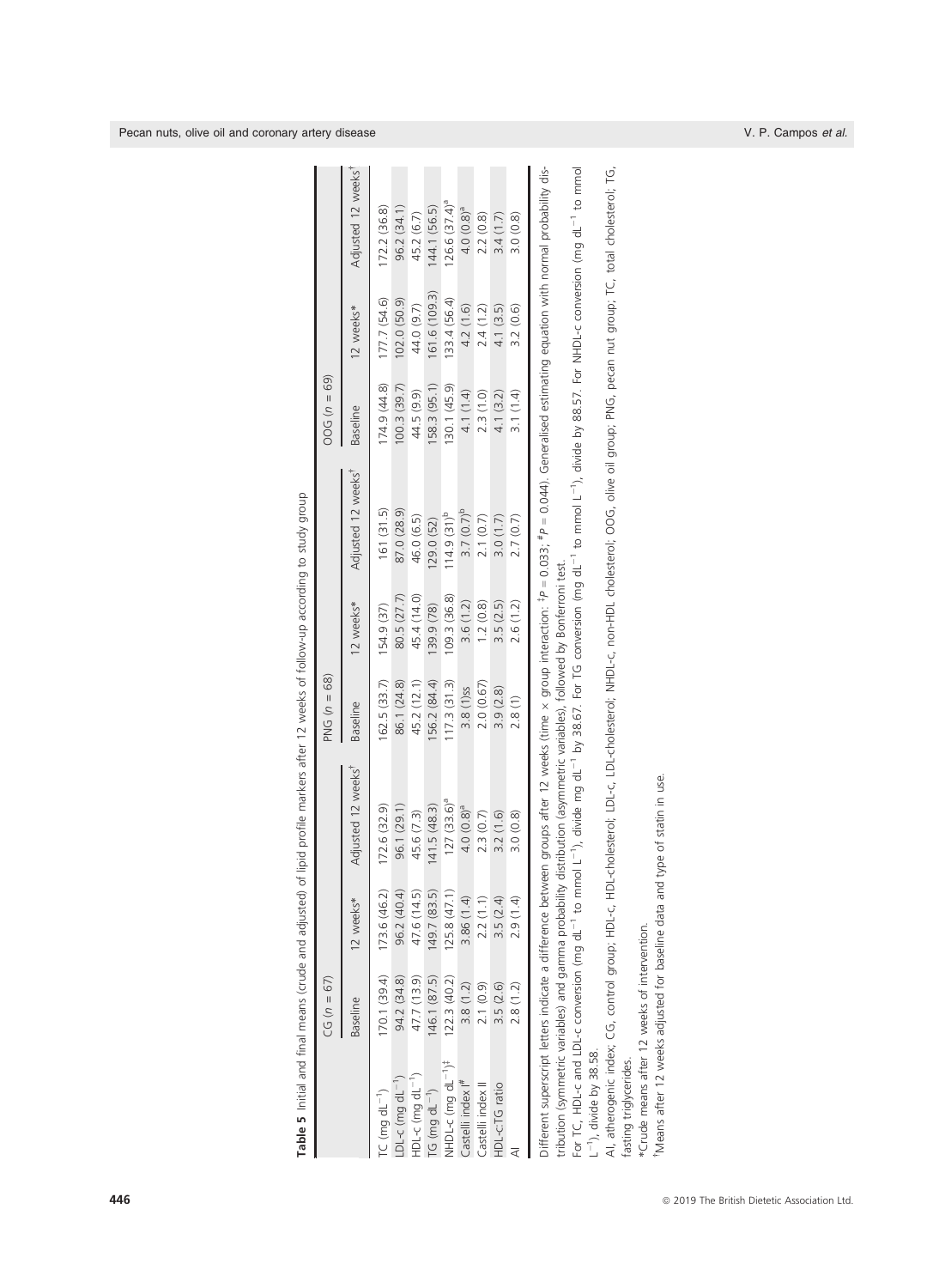oil with respect to the lipid profile in primary prevention (33). Furthermore, the nutritional composition and the polyphenols amount of the olive oil that we used might have differed significantly; it is known that nutrigenomic, chemoprotective, anti-inflammatory and anti-atherosclerotic activities of virgin olive oil phenolics differ according to content and population evaluated  $(34-36)$ . However, we chose to use olive oil produced in our region and to supplement with a smaller amount because the Brazilian population is not adapted to its ingestion. A study conducted in Brazil found that the healthy and low-fat eating habits recommended by the Third Report of the National Cholesterol Education Program Expert Panel on Detection, Evaluation, and Treatment of High Blood Cholesterol in Adults (NCEP-ATPIII) significantly reduced LDL-c and TC levels in patients with CAD compared to those on a Mediterranean diet enriched with 15 mL  $day^{-1}$  of extra-virgin olive oil and 10 g day<sup>-1</sup> of mixed nuts (21). Notably, in that study, the NCEP-ATPIII group patients were instructed to supplement their diet with 2 g  $day^{-1}$  of phytosterols, which is far above what can be obtained via natural sources (37).

We found a similar amount of MUFAs in both foods offered in the present study. However, much higher polyphenol levels were found in the pecan nuts, which might explain the benefits found only in the PNG. Among the most prominent antioxidant and anti-inflammatory mechanisms attributed to polyphenols are blockage of the free-radical chain reactions and regulation of the signaling pathway related with oxidative stress (38), inhibition of LDL-c oxidation  $(39)$ , inhibition of cholesterol synthesis (40), chelation of metal ions and suppression of nitric oxide production  $(41)$ , and an increase in the HDL-c efflux capacity  $(42)$ . In addition to being an excellent source of MUFAs and phytochemicals (total phenols, flavonoids, hydrolysable tannins, proanthocyanidins), pecan nuts are rich in PUFAs, dietary fibre and bioactive compounds, such as phytosterols <sup>(27)</sup>, all of which are considered cardioprotective and can act synergistically to modulate the lipid profile (43).

Compared to olive oil, nuts are stronger in reducing the levels of small and dense LDL-c and in changing lipoprotein subfractions into a less atherogenic pattern <sup>(44)</sup>. However, both extra-virgin olive and nuts are foods with potential 'nutraceutical' properties, which may represent useful compounds that can improve the lipid profile by acting parallel to statins or as adjuvants, reducing 7a-hydroxylase, increasing faecal excretion of cholesterol and decreasing 3-hydroxy-3-methylglutaryl-CoA reductase mRNA levels <sup>(45)</sup>.

The beneficial effects of pecan nuts have been poorly studied. In animal models, pecan nuts regulate the liver mRNA expression of the LDL receptor and apolipoprotein B receptor in high-fat diets (46). In humans,

supplementation with approximately 68 g day<sup>-1</sup> of pecan nuts significantly reduced LDL-c levels in healthy adults  $(-5.81 \text{ mg } \text{dL}^{-1})$  <sup>(23)</sup> and substituting approximately 20% of the daily TEV for pecan nuts improved the antioxidant status the plasma  $(24)$  and lipid profile, with an emphasis on the LDL-c and TC levels  $(25)$ . In overweight adults, a diet enriched with approximately 40 g  $day^{-1}$  of pecan nuts reduced LDL-c levels in a more pronounced way in individuals with dysglycaemia and reduced TC levels among the participants with the lowest LDL-c levels at the beginning of the study  $(22)$ . To our knowledge, the present study is the first to assess the effects of pecan nuts on individuals with established heart disease and with ≥12 weeks of follow-up.

The study has certain limitations. We did not use rigorous strategies to improve adherence to consultations by sending specific phone messages or e-mails. We did not ask participants to return the empty food packages, and food intake was assessed by means of the R24h, which might not provide a reliable estimate of the patient's food intake as a result of daily variations, as well as by depending on the patient's memory (multiple R24h recalls were not used at each time point to assess usual intake). The duration of follow-up and the sample size might not have been sufficient to optimally identify differences among groups. We did not assess important markers of atherosclerosis, such as apolipoproteins and ox-LDL, nor oxidative stress indices. Additionally, the supplements could have been depleted between the consultations if the consultation had to be rescheduled. We did not evaluate the bioactive profile, specific polyphenols content and other chemical analyses in both food matrices. Some polyphenols in olive oil, if cooked, were missing. The doses used for both the olive oil and nuts might have been insufficient for inducing a pronounced effect. Losses to follow-up might have influenced the results (the CG might have lost motivation, thus contributing to a higher withdrawal rate in this group). Finally, missing data values were dealt with carried forward method, and this strategy is not unanimous among researchers<sup>(47)</sup>. Among the strengths of the present study is the intention-to-treat analysis; the proximity to 'real life' for being a pragmatic study and instructing participants not to substitute foods for the supplements offered in the study, which appears to have happened naturally, considering that there were no differences in the TEV values between the groups at the end of the study.

In conclusion, supplementing a healthy diet according to the nutritional guidelines with 30 g day<sup>-1</sup> of pecan nuts for 12 weeks did not reduce LDL-c levels compared to supplementation with extra-virgin olive oil or a healthy diet alone, although it may improve other markers of the lipid profile, such as NHDL-c, TC/HDL-c ratio, TC, AI and TG independently of the statin used. Furthermore,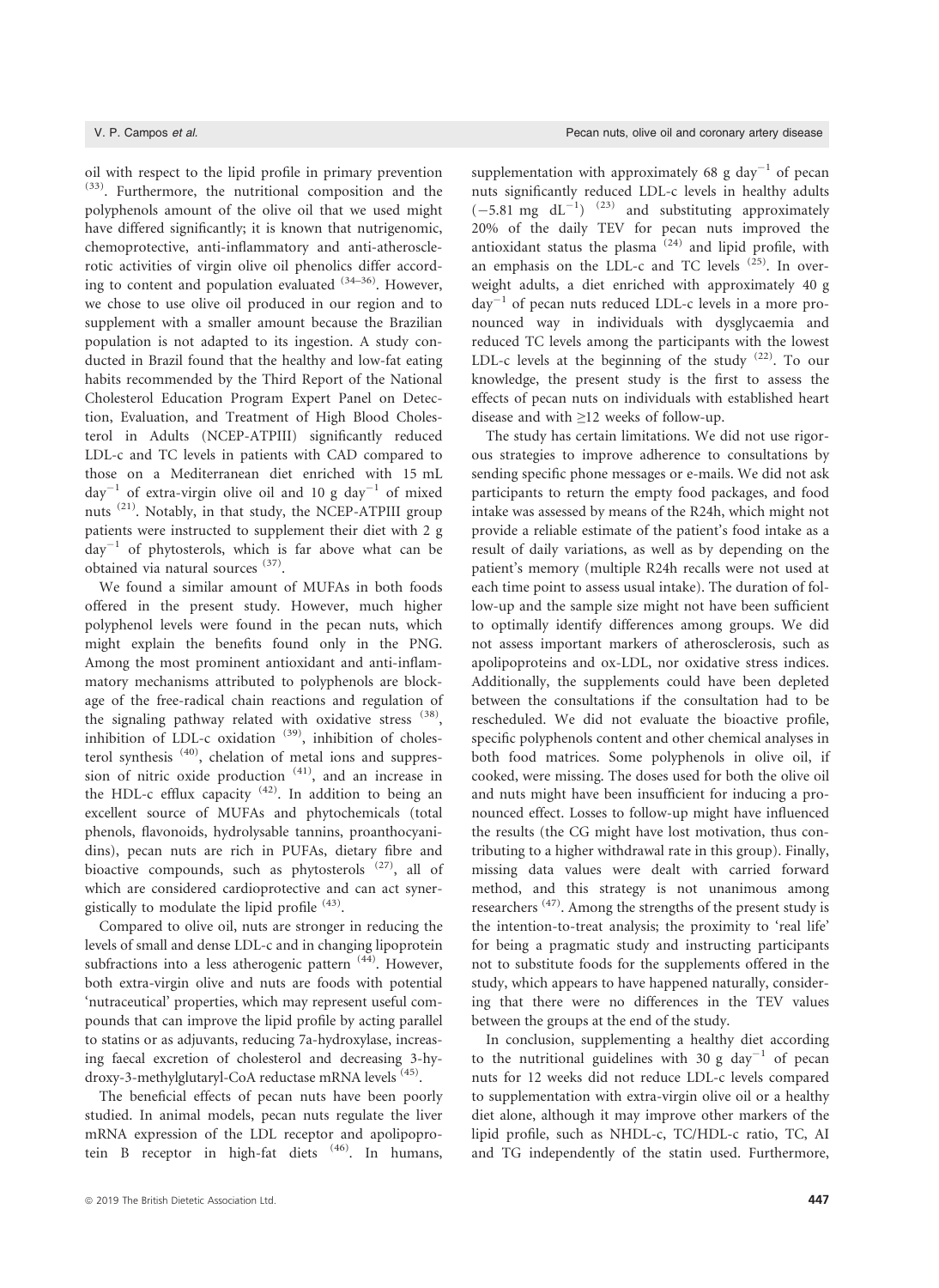daily supplementation with nuts and olive oil did not increase adiposity and contributes to significant increase in MUFA intake. This suggests that the above intervention may be considered with respect to reducing atherogenicity and improving health among individuals with CAD. However, further clinical trials are necessary.

# Acknowledgments

We acknowledge the companies Olivas do Sul, Divinut, and Pecanita for the supplies of olive oil and nuts; Dr Ricardo Bruch for laboratory analysis; the staff from the Hemodynamic Service and the Laboratory of Cellular and Molecular Cardiology (LCMC) of the Institute of Cardiology of Rio Grande do Sul; and the Institute of Technology in Food for Health (University of Vale do Rio dos Sinos).

# Conflict of interests, source of funding and authorship

The authors declare that they have no conflicts of interest.

This study was funded by the National Council for Scientific and Technological Development (CNPq) and by the Fundação de Amparo à Pesquisa do Estado do Rio Grande do Sul (Rio Grande do Sul Research Foundation; FAPERGS).

AM designed the study. VPC and AM were involved in drafting the manuscript. AM and ACBF performed the statistical analysis. JG was involved in the bromatological analysis. VLP, MMK and ASQ critically reviewed the manuscript for the intellectual quality of the study. The authors had full access to all data in the study and AM and VPC are responsible for the contents of the article. All authors gave their approval to the final version submitted for publication.

### Transparency declaration

The lead author affirms that this manuscript is an honest, accurate and transparent account of the study being reported. The reporting of this work is compliant with CONSORT. The lead author affirms that no important aspects of the study have been omitted and that any discrepancies from the study as planned (clinicaltrials.gov Identifier: NCT02202265) have been explained.

# References

- 1. Choromańska B, Myśliwiec P, Choromańska K et al. (2017) The role of CD36 receptor in the pathogenesis of atherosclerosis. Adv Clin Exp Med 26, 717–722.
- 2. Alagona P & Ahmad TA (2015) Cardiovascular disease risk assessment and prevention: current guidelines and limitations. Med Clin North Am 99, 711–731.
- 3. Roth GA, Johnson C, Abajobir A et al. (2017) Global, regional, and national burden of cardiovascular diseases for 10 causes, 1990 to 2015. J Am Coll Cardiol 70, 1–25.
- 4. Townsend N, Wilson L, Bhatnagar P et al. (2016) Cardiovascular disease in Europe: epidemiological update 2016. Eur Heart J 37, 3232–3245.
- 5. Franklin BA, Durstine JL, Roberts CK et al. (2014) Impact of diet and exercise on lipid management in the modern era. Best Pract Res Clin Endocrinol Metab 28, 405–421.
- 6. Martínez-González MA, Salas-Salvadó J, Estruch R et al. (2015) Benefits of the Mediterranean diet: insights from the PREDIMED study. Prog Cardiovasc Dis 58, 50–60.
- 7. George ES, Marshall S, Mayr HL et al. (2019) The effect of high-polyphenol extra virgin olive oil on cardiovascular risk factors: a systematic review and meta-analysis. Crit Rev Food Sci Nutr 59, 2772–2795.
- 8. De Souza RGM, Schincaglia RM, Pimentel GD et al. (2017) Nuts and human health outcomes: a systematic review. Nutrients 9, 1311.
- 9. Gavahian M, Mousavi Khaneghah A, Lorenzo JM et al. (2019) Health benefits of olive oil and its components: impacts on gut microbiota antioxidant activities, and prevention of noncommunicable diseases. Trends Food Sci Technol 88, 220–227.
- 10. Silva Figueiredo P, Carla Inada A, Marcelino G et al. (2017) Fatty acids consumption: the role metabolic aspects involved in obesity and its associated disorders. Nutrients 9, 1–32.
- 11. Cheng Y-CC, Sheen J-MM, Hu WL et al. (2017) Polyphenols and oxidative stress in atherosclerosis-related ischemic heart disease and stroke. Oxid Med Cell Longev 2017, 1–16.
- 12. Castañer O, Corella D, Covas M-I et al. (2013) In vivo transcriptomic profile after a Mediterranean diet in high– cardiovascular risk patients: a randomized controlled trial. Am J Clin Nutr 98, 845–853.
- 13. Guasch-Ferré M, Li J, Hu FB et al. (2018) Effects of walnut consumption on blood lipids and other cardiovascular risk factors: an updated meta-analysis and systematic review of controlled trials. Am I Clin Nutr 108, 174–187.
- 14. Martin N, Germanò R, Hartley L et al. (2015) Nut consumption for the primary prevention of cardiovascular disease. Cochrane Database Syst Rev. 2015, CD011583.
- 15. Schwingshackl L, Lampousi AM, Portillo MP et al. (2017) Olive oil in the prevention and management of type 2 diabetes mellitus: a systematic review and meta-analysis of cohort studies and intervention trials. Nutr Diabetes 7, e262–e266.
- 16. Carnevale R, Silvestri R, Loffredo L et al. (2018) Oleuropein, a component of extra virgin olive oil, lowers postprandial glycaemia in healthy subjects. Br J Clin Pharmacol 84, 1566–1574.
- 17. Chen CY, Holbrook M, Duess MA et al. (2015) Effect of almond consumption on vascular function in patients with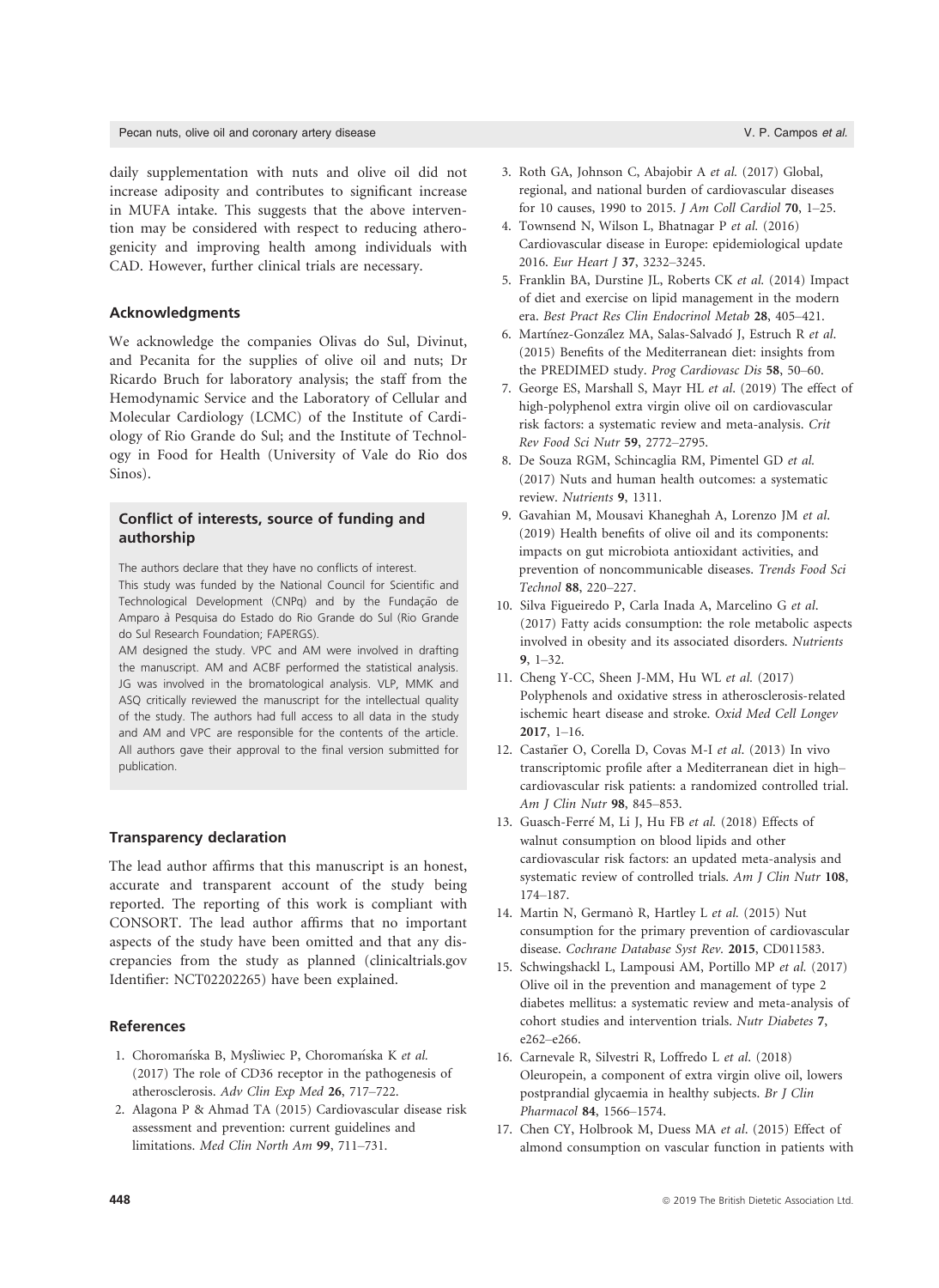coronary artery disease: a randomized, controlled, crossover trial. Nutr J 14, 1–11.

- 18. Jamshed H, Sultan FAT, Iqbal R et al. (2015) Dietary almonds increase serum HDL cholesterol in coronary artery disease patients in a randomized controlled trial. J Nutr 145, 2287–2292.
- 19. Fitó M, Cladellas M, de la Torre R et al. (2008) Antiinflammatory effect of virgin olive oil in stable coronary disease patients: a randomized, crossover, controlled trial. Eur J Clin Nutr 62, 570–4.
- 20. Fitó M, Cladellas M, De La Torre R *et al*. (2005) Antioxidant effect of virgin olive oil in patients with stable coronary heart disease: a randomized, crossover, controlled, clinical trial. Atherosclerosis 181, 149–158.
- 21. Thomazella MC, Góes MF, Andrade CR et al. (2011) Effects of high adherence to Mediterranean or low-fat diets in medicated secondary prevention patients. Am J Cardiol 108, 1523–1529.
- 22. McKay DL, Eliasziw M, Oliver Chen CY et al. (2018) A pecan-rich diet improves cardiometabolic risk factors in overweight and obese adults: a randomized controlled trial. Nutrients 10, e339.
- 23. Morgan WA & Clayshulte BJ (2000) Pecans lower lowdensity lipoprotein cholesterol in people with normal lipid levels. J Am Diet Assoc 100, 312–318.
- 24. Haddad E, Jambazian P, Karunia M et al. (2006) A pecanenriched diet increases  $\gamma$ -tocopherol/cholesterol and decreases thiobarbituric acid reactive substances in plasma of adults. Nutr Res 26, 397–402.
- 25. Rajaram S, Burke K, Connell B et al. (2001) A monounsaturated fatty acid–rich pecan-enriched diet favorably alters the serum lipid profile of healthy men and women. J Nutr 131, 2275–2279.
- 26. Portal VL, Markoski MM, de Quadros AS et al. (2016) Effect of polymorphisms in the CD36 and STAT3 genes on different dietary interventions among patients with coronary artery disease: study protocol for a randomized controlled trial. Trials 17, 437.
- 27. Freitas JB & Naves MMV (2010) Chemical composition of nuts and edible seeds and their relation to nutrition and health. Rev Nutr 23, 269–279.
- 28. Covas M-I, Konstantinidou V & Fito M (2009) Olive oil and cardiovascular health. J Cardiovasc Pharmacol 54, 477–482.
- 29. Pedan V, Popp M, Rohn S et al. (2019) Characterization of phenolic compounds and their contribution to sensory properties of olive oil. Molecules 24, 2041.
- 30. Willett WC, Howe GR & Kushi LH (1997) Adjustment for total energy intake in epidemiologic studies. Am J Clin Nutr 65, 1220S–1228S.
- 31. Del Gobbo LC, Falk MC, Feldman R et al. (2015) Effects of tree nuts on blood lipids, apolipoproteins, and blood pressure: systematic review, meta-analysis, and doseresponse of 61 controlled intervention trials. Am J Clin Nutr 102, 1347–1356.
- 32. Mori AM, Considine RV & Mattes RD (2011) Acute and second-meal effects of almond form in impaired glucose tolerant adults: a randomized crossover trial. Nutr Metab 8, 6.
- 33. Doménech M, Roman P, Lapetra J et al. (2014) Mediterranean diet reduces 24-hour ambulatory blood pressure, blood glucose, and lipids. Hypertension 64, 69– 76.
- 34. Souza P, Marcadenti A & Portal VL (2017) Effects of olive oil phenolic compounds on inflammation in the prevention and treatment of coronary artery disease. Nutrients 9, e1087.
- 35. Parkinson L & Cicerale S (2016) The health benefiting mechanisms of virgin olive oil phenolic compounds. Molecules 21, 1734.
- 36. Buckland G & Gonzalez CA (2015) The role of olive oil in disease prevention: a focus on the recent epidemiological evidence from cohort studies and dietary intervention trials. Br J Nutr. 113, S94–S101.
- 37. Jones P, MacDougall DE, Ntanios F et al. (1997) Dietary phytosterols as cholesterol-lowering agents in humans. Can J Physiol Pharmacol 75, 217–227.
- 38. Li S, Xu M, Niu Q et al. (2015) Efficacy of procyanidins against in vivo cellular oxidative damage: a systematic review and meta-analysis. PLoS ONE 10, e0139455.
- 39. Kalogeropoulos N, Chiou A, Ioannou MS et al. (2013) Nutritional evaluation and health promoting activities of nuts and seeds cultivated in Greece. Int J Food Sci Nutr 64, 757–767.
- 40. Wallace TC, Slavin M & Frankenfeld CL (2016) Systematic review of anthocyanins and markers of cardiovascular disease. Nutrients 8, 1–13.
- 41. Reis JF, Monteiro VVS, Souza Gomes R et al. (2016) Action mechanism and cardiovascular effect of anthocyanins: a systematic review of animal and human studies. J Transl Med 14, 1–16.
- 42. Millar CL, Duclos Q & Blesso CN (2017) Effects of dietary flavonoids on reverse cholesterol transport, HDL metabolism, and HDL function. Adv Nutr 8, 226–239.
- 43. Badimon L, Vilahur G & Padro T (2010) Nutraceuticals and atherosclerosis: human trials. Cardiovasc Ther 28, 202–215.
- 44. Damasceno N, Sala-Vila A, Cofán M et al. (2013) Mediterranean diet supplemented with nuts reduces waist circumference and shifts lipoprotein subfractions to a less atherogenic pattern in subjects at high cardiovascular risk. Atherosclerosis 230, 347–353.
- 45. Scicchitanoa P, Camelib M, Maielloc M et al. (2014) Nutraceuticals and dyslipidaemia: beyond the common therapeutics. *J Funct Foods* 6, 11-32.
- 46. Domínguez-Avila JA, Alvarez-Parrilla E, López-Díaz JA et al. (2015) The pecan nut (Carya illinoinensis) and its oil and polyphenolic fractions differentially modulate lipid metabolism and the antioxidant enzyme activities in rats fed high-fat diets. Food Chem 168, 529–537.